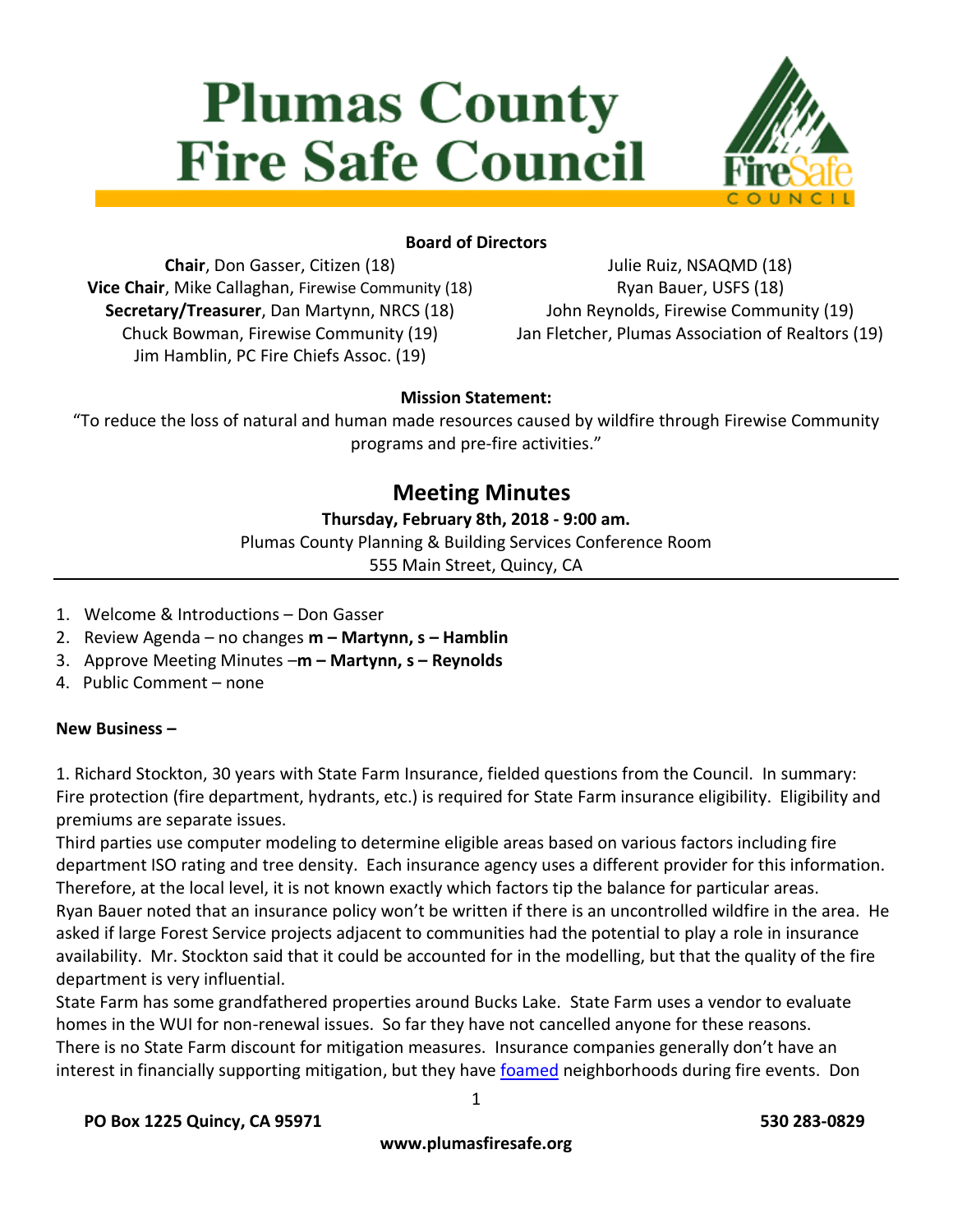Gasser noted that State Farm in Napa had purchased a chipper.

Recent fires will not necessarily cause premiums to increase, but more insurance companies will likely pull out of California.

John Sheehan suggested expansion of the [FAIR plan.](https://www.cfpnet.com/) Mr. Stockton explained that the FAIR plan is funded by private insurance companies. It doesn't offer much coverage – essentially just enough for home loan approval.

To ensure that a property is adequately insured, it is the responsibility of the homeowner to talk to a contractor about the replacement cost for the home. Contractors, however, will not generally know about cleanup costs – which come out of the replacement value. Supply and demand for contractors and materials can also cause costs to skyrocket after large events. However, it is not possible to over-insure a home for potential disaster.

Barbara MacArthur asked if people in Napa are choosing not to rebuild. Mr. Stockton said that you can only get the full value of a policy if you actually rebuild, though it doesn't have to be in the same location.

2. Leslie Wall introduced Plumas Rural Service's Community Connections program. It has been operational in Plumas County for 10 years. The program promotes people as our communities' greatest asset – allowing people to offer their skills in return for the services of others. There are over 400 members in Plumas County. In 2018 the program's goal is 20,000 hours of service exchanges. The program is influenced by the demographic of Plumas County and, as a result, services often cater to the needs of seniors. For \$100/year PCFSC could be a program sponsor – allowing the organization to make as many requests as needed.

Mr. Gasser asked if a team could be put together to perform clearing around homes. Leslie Wall said that yes, "SWAT teams" can be organized to tackle projects of that nature. Community Connections has a \$1m liability policy. However, she noted that some things are best left to professionals and that some activities (chainsaw use, etc.) would be excluded.

Mike McCourt suggested that cleanup of fire-hazard "treasures" may be a better option for Community Connections volunteers, since that service is not covered by the Senior/Disabled Defensible Space program. Additionally, Senior/Disabled D-Space participants who are members of Community Connections could volunteer time for the service rather than paying the cost share.

# **Old Business**

1. Addition of 2018 annual goal of "assisting local fire departments in meeting their mission and goals" – **m – Gasser, s – Reynolds,** passed.

Mike Callaghan asked how the Council anticipates supporting this goal. Mr. Gasser said that he will meet with the Fire Chiefs in the future to discuss where collaborative efforts might take place. Gary Parque pointed out that funds come out of the departments' budgets when we make requests of them. Sue McCourt suggested that the PCFSC be on the next Fire Chief's Association meeting agenda and to come prepared with ideas. She said it is not clear to the departments how the Council can be of assistance.

2. Community Fuel Treatment Maintenance Workshop Committee – Michael De Lasaux summarized that the committee formed in December to organize an educational workshop focused initially on the La Porte Rd community. A strategy is still in progress. Indian Falls may be the next focus area.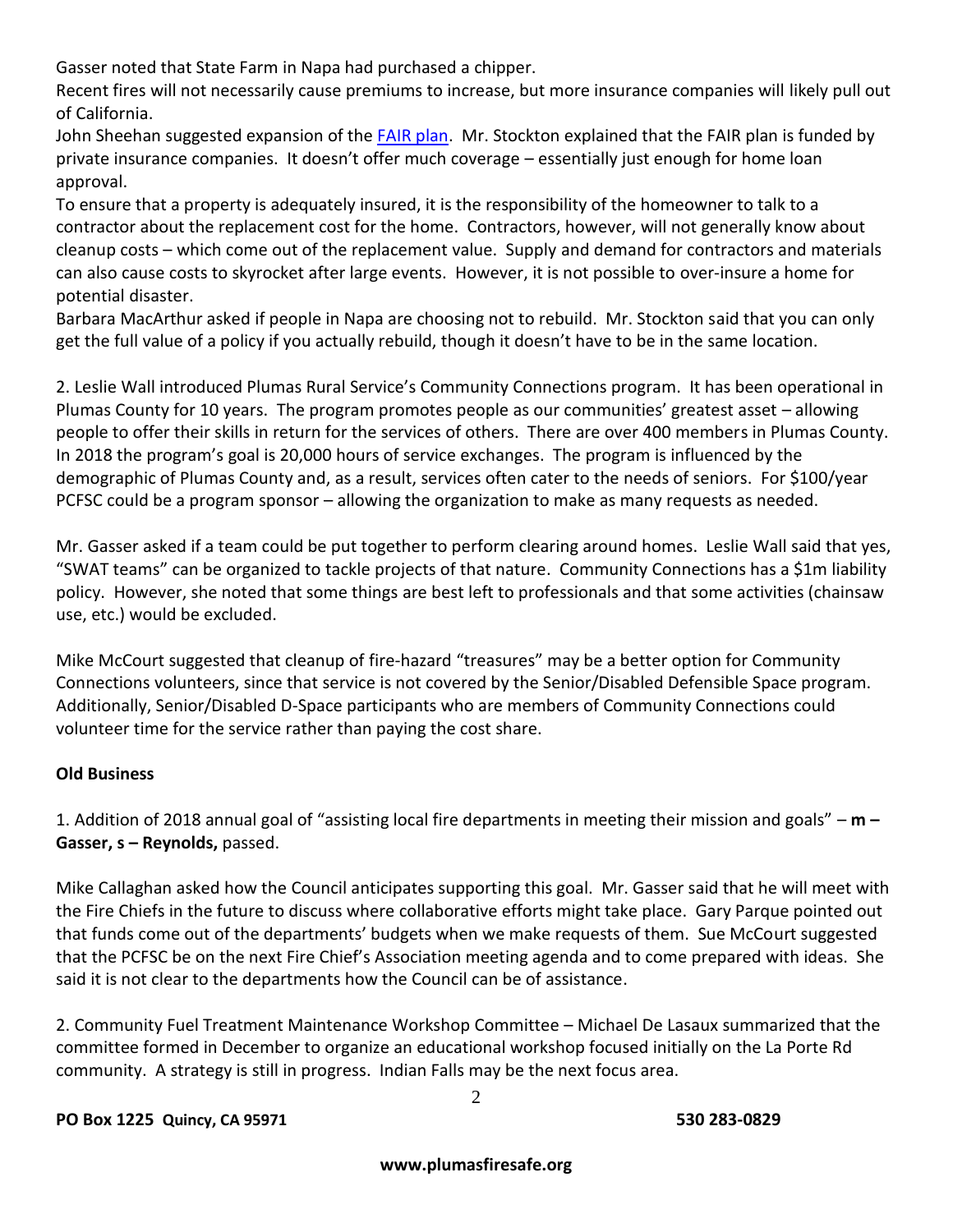#### **Updates**

#### 1. Status of Current Grants –

**Senior/Disabled Defensible Space**: Mike McCourt said he will start calling clients in 5-6 weeks. There is \$55,000 in grant funds to cover implementation this year. Mr. Gasser asked if we have means for advertising to new participants. Mr. McCourt said there is not much room in the budget to accept new clients. Last year the program had a waiting list and was only able to treat those on the list because unexpected funding became available late in the season. Dan Martynn asked what percent of clients are maintenance compared to new clients. Last year there were 50 maintenance properties and 25 new clients. Ryan Bauer interjected that we may be able to use excess Stevens funds from the Dixie Valley project to supplement the Senior/Disabled program this year.

**Chipping Program:** Gary Parque said that he has been receiving calls about the program this year. Mr. Gasser asked if we can contract with a variety of operators this year. Gary said that we have had local bids but that many operators aren't interested in the program. Mike Callaghan suggested that we get the RFP issued as soon as possible – even before we have landowner applications. John Reynolds added that the program needs target dates for piles. He said that Grizzly Ranch would ideally like chipping in late July and late October. The Board requested a list of participating communities be available for the next meeting.

Hannah Hepner reintroduction the HFR Project Schedule document. It will be used to summarize activities of the Council's HFR projects.

2. Status of Grant Budgets – Dan Martynn

Cost center 259 (East Shore Lake Almanor, Barry Creek, East Quincy) has closed. Cost center 274 (Coordination) has nearly been fully expended. Additional coordination funds will come from RAC funds – the agreement is in progress.

3&4. Status of Potential Projects/Grant Opportunities – Hannah Hepner

#### **USFS Stevens funds – submitted April 14**

C Road - 90 acres, \$180,570 - now part of existing Mohawk Vista Stevens project Grizzly Ranch – 130 acres, \$270,275 – landowner is unable to pay the cost share American Valley Phase II – 100 acres, \$285 970 Genesee Woods/Red Clover – 100 acres, \$178,970 (for 2019) – included in CAL FIRE CCI proposal

#### **SNC Prop 1 – submitted November 1 st – anticipate award decision in June**

Little Grass Valley Reservoir Watershed Protection Project – 480 acres, \$500,000 Butterfly Twain Fuels and Forest Health Project – 455 acres, \$500,000

#### **CAL FIRE California Climate Investments Forest Health grants – concept proposals due February 21st**

\$200 million available, with no match requirement. Grantor is prioritizing large collaborative projects that have completed planning documents. The Feather River Stewardship Coalition has identified a project that includes~7,000 acres of various treatments on both public and private lands.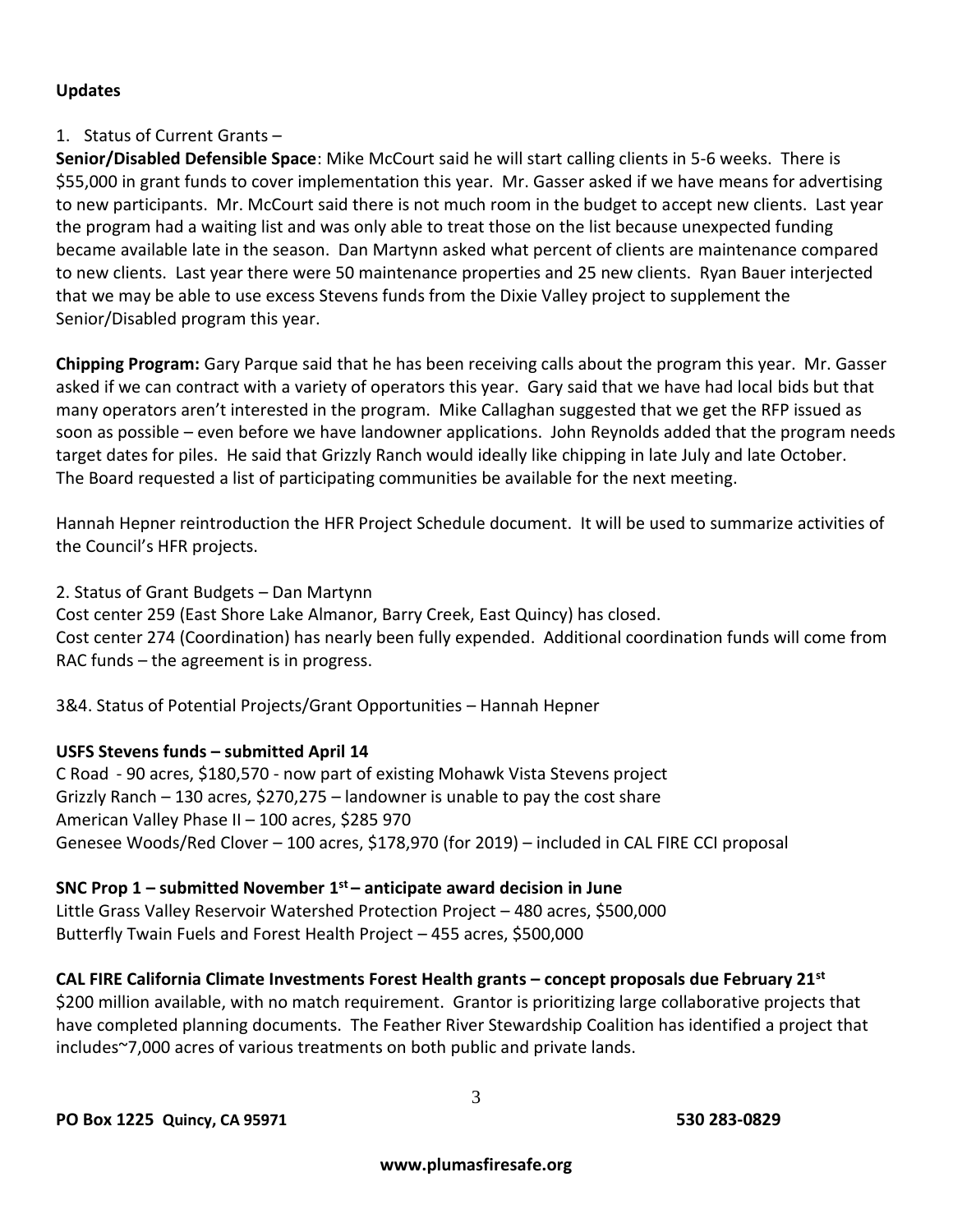# **NFPA Wildfire Community Preparedness Day grants – due March 2nd**

\$500 grants available for community projects taking place on May 5<sup>th</sup>. Information at: [https://www.nfpa.org/Public-Education/Campaigns/National-Wildfire-Community-](https://www.nfpa.org/Public-Education/Campaigns/National-Wildfire-Community-Preparedness-Day)[Preparedness-Day](https://www.nfpa.org/Public-Education/Campaigns/National-Wildfire-Community-Preparedness-Day)

Other potential projects: Landowners at LACC's northern boundary are interested in a HFR project. LACC member Carlos Espana asked if the cost share can be waived. Mike DeLasaux voiced concerns about potential problems for the Council if we take a different approach to the cost-share. The topic will be revisited at a future meeting.

- 4. Standing Reports and Discussion
	- **Plumas County Tree Mortality Task Force (TMTF)**: State map has been updated.
	- **Feather River Stewardship Coalition (FRSC)**: Held a meeting last week. Developed CCI proposal and discussed activities for the coming year.
	- **Plumas County Office of Emergency Services (OES):** No update.
	- **CAL FIRE:** Quincy's new Captain, Mark Hillskotter, was introduced to the group. He works Tues/Wed/Thurs and spends one of those days in Susanville. He is in the process of hiring defensible space inspectors and would like to promote the position locally. There are currently two hires who will start in April.
	- **USFS Hazardous Fuels Reduction**: Ryan Bauer Plumas National Forest has been directed to combine with neighboring forests for their program of work. In 2018 this will be beneficial for PNF because the other forests don't have the kind of "shelf stock" NEPA projects that PNF does.
	- **Natural Resource Conservation Service (NRCS)**: Dan Martynn Five projects have been approved this year for the EQIP program. They total 40 acres across Meadow Valley, Clarks Creek area, and Greenville. Additional projects in Sierra Valley are anticipated in the next funding cycle.
	- **Northern Sierra Air Quality Management District**: Julie Ruiz the weather has not been cooperative for open burning. December only had 8 days of open burning. There will be no burning in American Valley until March 16<sup>th</sup>.
	- **Firewise Communities:**

#### **Grizzly Ranch –** No update

**Graeagle –** Chuck Bowman – Whitehawk is working with Danielle Bradfield to update the development's assessment. They are also in the initial phase of a thinning project.

#### **Sloat/Cromberg/Camp Layman** – No update

**Gold Mountain** – Judy Clot, Gold Mountain CSD's Fire Coordinator Manager, was introduced.

**LACC –** Working with adjacent large landowners about creating a fuel break. Their annual meeting will include an insurance discussion and insights from a Santa Rosa fire chief.

#### **Lake Almanor West - Not present**

#### **Plumas Eureka** – No update

**Gallepii –** Assessment scheduled for this week

**Portola-** Planning a March assessment

**Chester-** Planning a March assessment

**Feather River College –** Also has a March assessment. Will be the second college in the nation to receive Firewise recognition. Bridget Tracy is leading the effort with the environmental studies department.